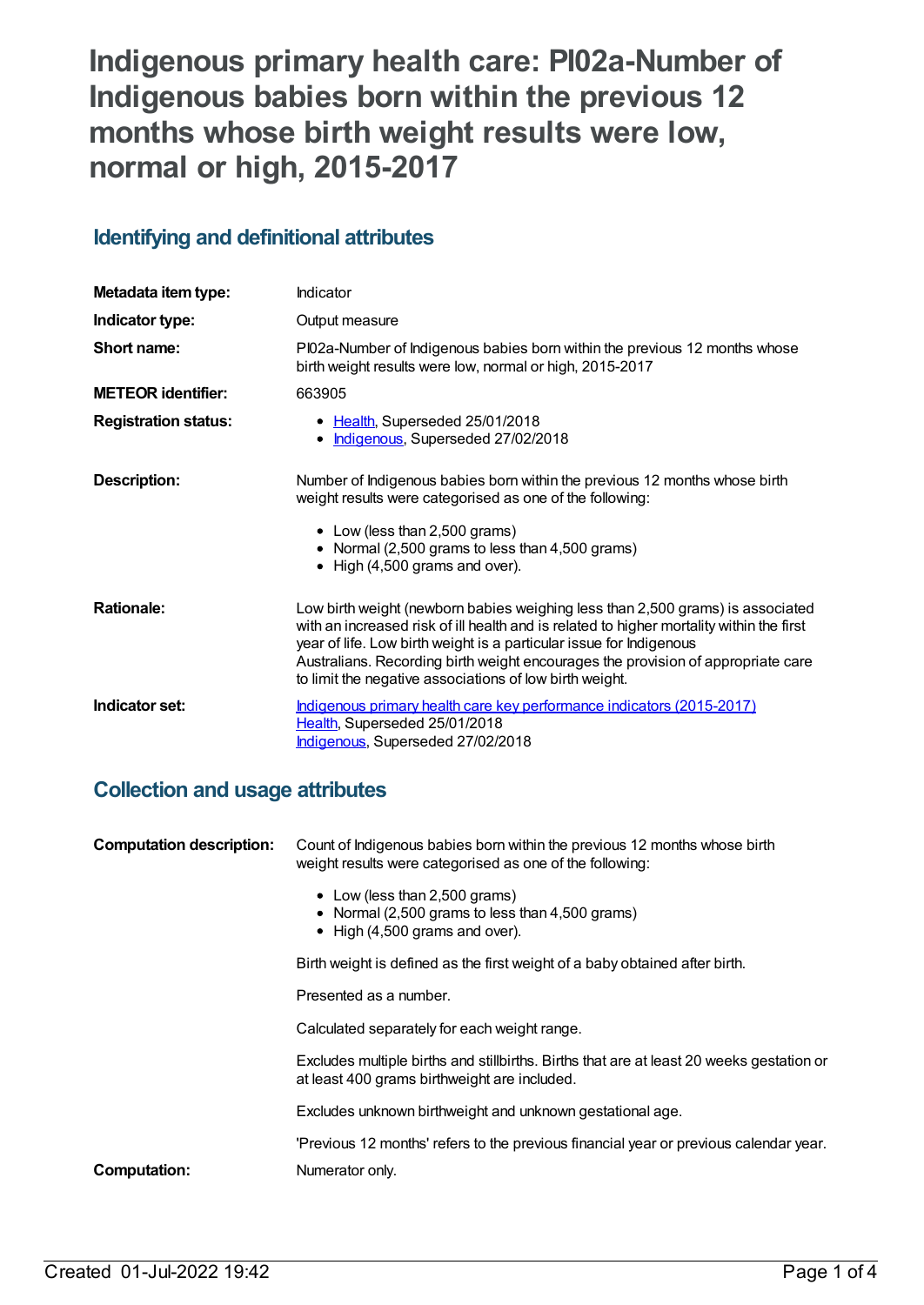**Numerator:** Calculation A: Number of Indigenous babies born within the previous 12 months whose birth weight was recorded at the primary health care service with a result categorised as low (less than 2,500 grams).

> Calculation B: Number of Indigenous babies born within the previous 12 months whose birth weight was recorded at the primary health care service with a result categorised as normal (2,500 grams to less than 4,500 grams).

Calculation C: Number of Indigenous babies born within the previous 12 months whose birth weight was recorded at the primary health care service with a result categorised as high (4,500 grams and over).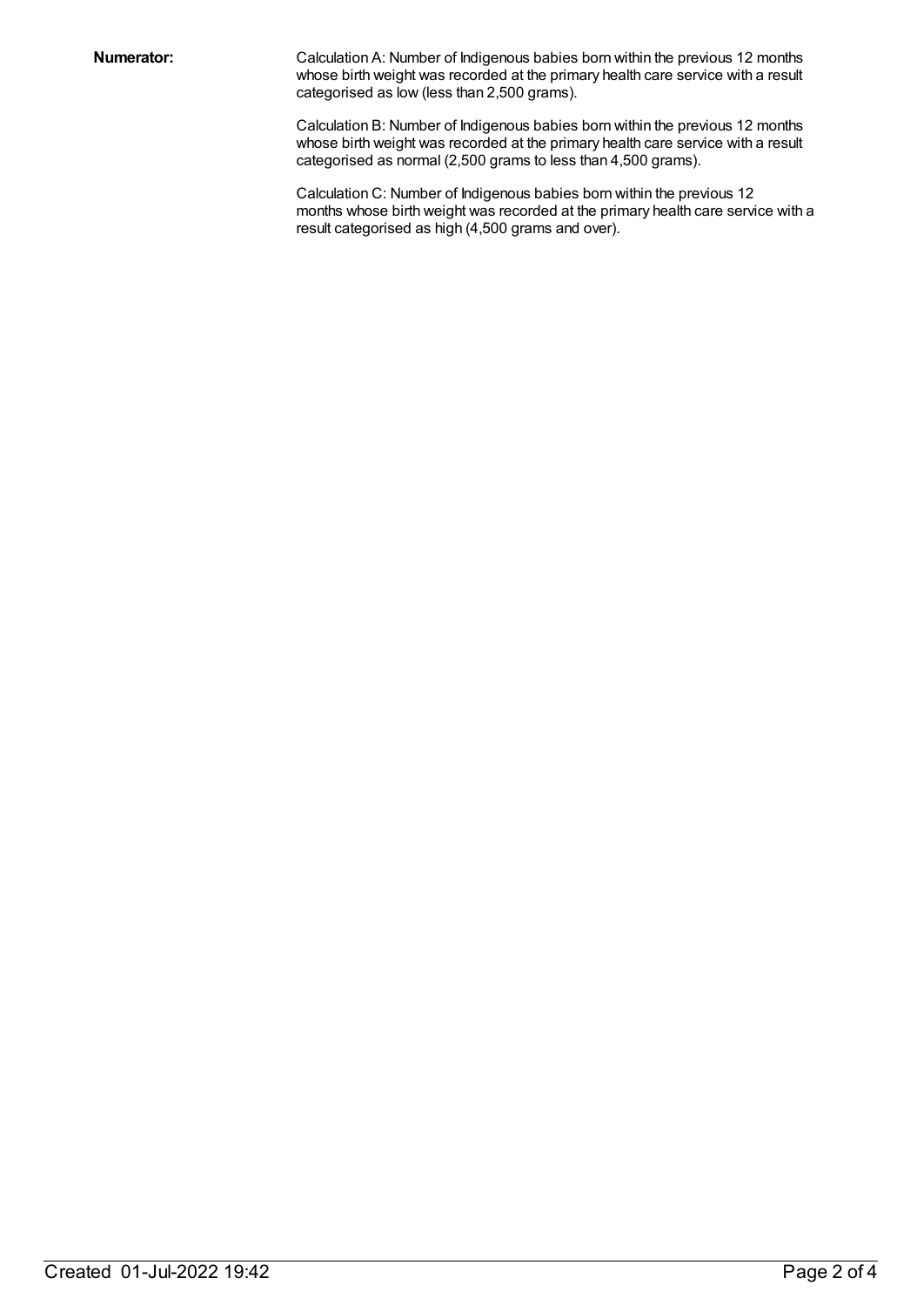[Birth—birth](https://meteor.aihw.gov.au/content/269949) status, code N

**Data Source**

[Indigenous](https://meteor.aihw.gov.au/content/430643) primary health care data collection

**NMDS / DSS**

[Indigenous](https://meteor.aihw.gov.au/content/585036) primary health care DSS 2015-17

**Guide for use**

Only live births are included.

#### **Data Element / Data Set**

[Person—Indigenous](https://meteor.aihw.gov.au/content/291036) status, code N

**Data Source**

[Indigenous](https://meteor.aihw.gov.au/content/430643) primary health care data collection

**NMDS / DSS**

[Indigenous](https://meteor.aihw.gov.au/content/585036) primary health care DSS 2015-17

**Guide for use**

The baby is considered Indigenous if one or both parents identify as Indigenous.

#### **Data Element / Data Set**

[Birth—birth](https://meteor.aihw.gov.au/content/459938) weight, code N

**Data Source**

[Indigenous](https://meteor.aihw.gov.au/content/430643) primary health care data collection

**NMDS / DSS**

[Indigenous](https://meteor.aihw.gov.au/content/585036) primary health care DSS 2015-17

### **Data Element / Data Set**

Birth [event—birth](https://meteor.aihw.gov.au/content/482409) plurality, code N

#### **Data Source**

[Indigenous](https://meteor.aihw.gov.au/content/430643) primary health care data collection

**NMDS / DSS**

[Indigenous](https://meteor.aihw.gov.au/content/585036) primary health care DSS 2015-17

**Guide for use**

Only singleton births are included.

# **Representational attributes**

| <b>Representation class:</b> | Count  |
|------------------------------|--------|
| Data type:                   | Real   |
| Unit of measure:             | Person |